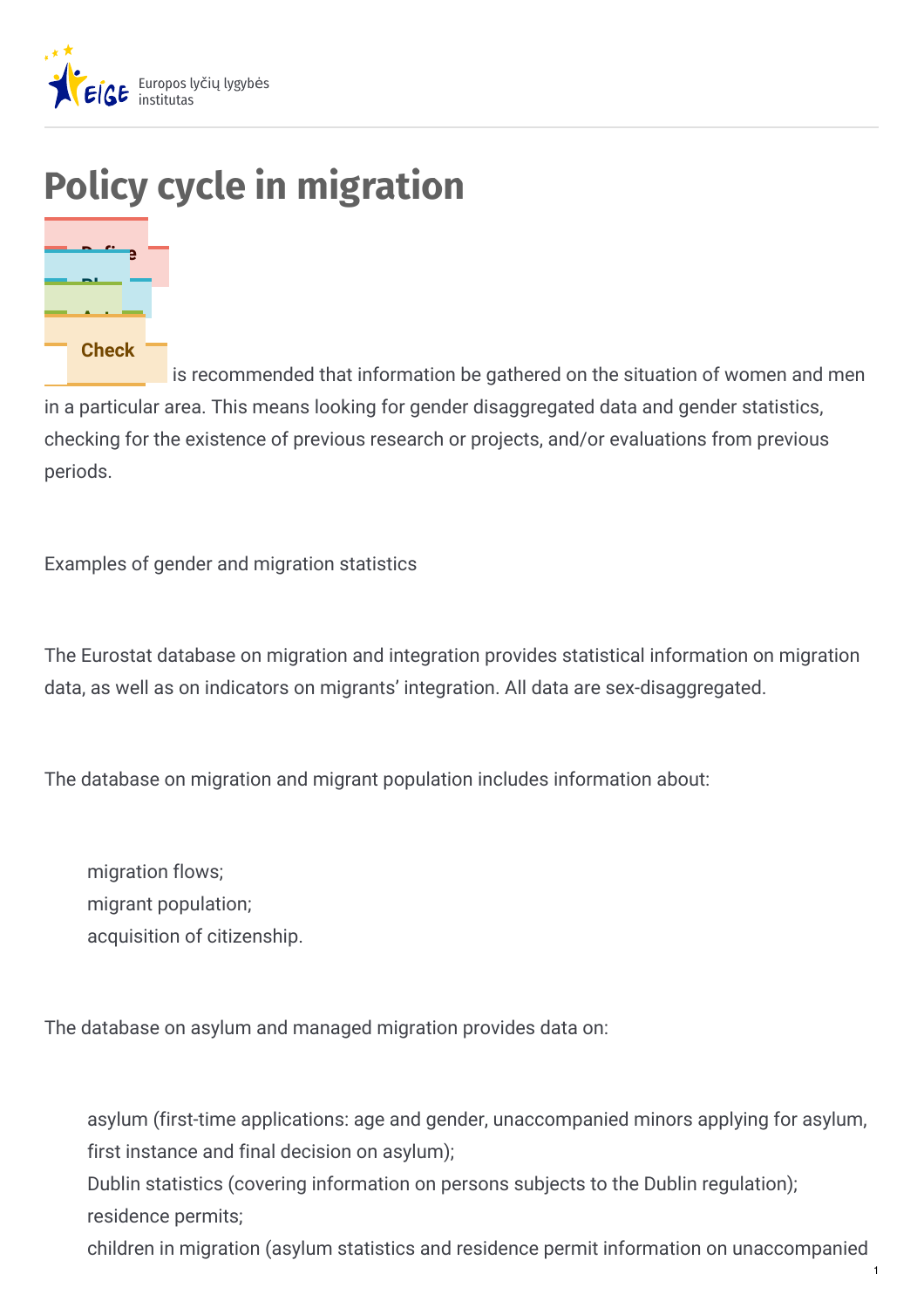A thematic section on indicators on migrants and migrant integration provides a set of indicators on relevant integration issues, in particular:

- **1** social inclusion (income and poverty rates, leaving conditions, material deprivation);
- **2** health (status and care);
- education (higher education attainment, early school leavers, those not in education, employment or training, participation in lifelong learning); **3**
- **4** employment (labour status, activity rate, unemployment, employment and self-employment);
- **5** active citizenship (long-term residents and naturalisation rate);
- Labour Force Survey ad hoc modules on migrant integration (provides data from ad hoc modules of the Labour Force Survey focusing on migrant women and men in the EU labour market). **6**
- **7** Most indicators in this thematic section provide sex-disaggregated data.

OECD migration [databases](http://www.oecd.org/els/mig/oecdmigrationdatabases.htm). The Organization for Economic Co-operation and Development (OECD) manages the Database on Immigrants in OECD countries (DIOC) and the Database on Immigrants in OECD and non-OECD countries, which includes the 32 OECD member states and 68 non-member states. The databases include census information and provide disaggregation for a number of variables, including sex, age and duration of stay.

IOM [Migration](https://migrationdataportal.org/themes/gender) Data Portal. The International Organization for Migration (IOM) manages a migration portal providing data and thematic information on migration. The thematic section on gender and migration provides an overview of key trends and data sources for each geographical area of the world.

UN Population Division: [international](https://www.un.org/en/development/desa/population/migration/data/estimates2/estimates19.asp) migration. This dataset presents estimates of international migrants by age, sex and origin. Estimates are presented for 1990, 1995, 2000, 2005, 2010, 2015 and 2019 and are available for all countries and areas of the world. The estimates are based on official statistics on the foreign-born or foreign population.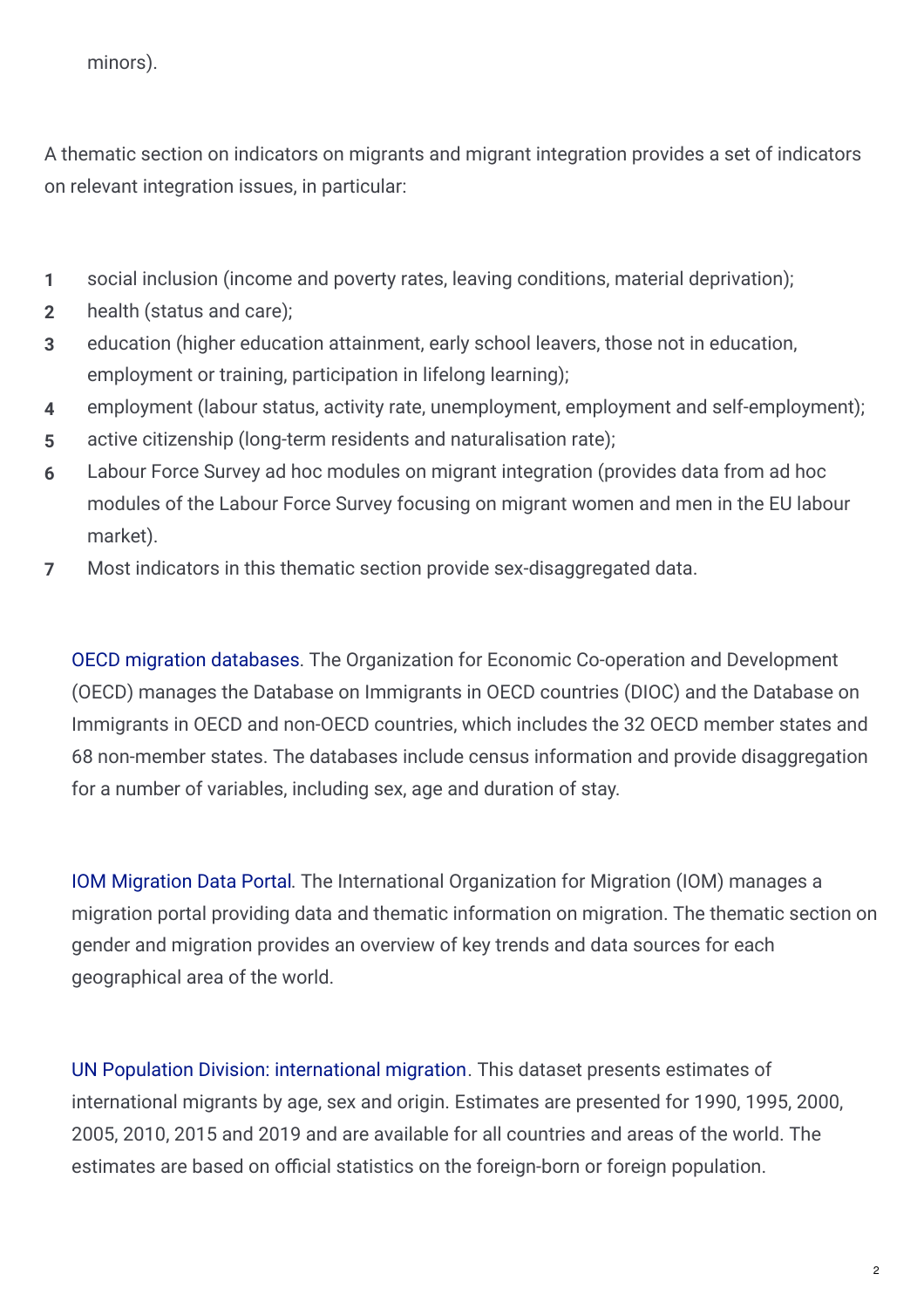#### **Examples of studies, research and reports**

Crushed hopes: [underemployment](https://publications.iom.int/books/crushed-hopes-underemployment-and-deskilling-among-skilled-migrant-women) and deskilling among skilled [migrant](https://publications.iom.int/books/crushed-hopes-underemployment-and-deskilling-among-skilled-migrant-women) women: This publication intends to illustrate the professional setbacks that can derive from migration for qualified women and the far-reaching impact such losses may have on their well-being, sense of identity and family relationships. IOM, 2012.

Gender aspects of [migration](https://www.europarl.europa.eu/RegData/etudes/BRIE/2016/579072/EPRS_BRI(2016)579072_EN.pdf) and asylum in the EU: an [overview](https://www.europarl.europa.eu/RegData/etudes/BRIE/2016/579072/EPRS_BRI(2016)579072_EN.pdf): European Parliamentary Research Service, 2016.

Female [refugees](http://www.europarl.europa.eu/RegData/etudes/STUD/2016/556929/IPOL_STU(2016)556929_EN.pdf) and asylum seekers: the issue for [integration](http://www.europarl.europa.eu/RegData/etudes/STUD/2016/556929/IPOL_STU(2016)556929_EN.pdf): This study for the Women's Rights and Gender Equality Committee presents an overview of the integration of refugee women in the EU, describing the barriers they face in accessing social and educational services and the labour market, as well as health issues. European Parliament, 2016.

Women on the move: [migration,](https://www.odi.org/publications/10476-women-move-migration-gender-equality-and-2030-agenda-sustainable-development) gender equality and the 2030 Agenda for Sustainable [Development.](https://www.odi.org/publications/10476-women-move-migration-gender-equality-and-2030-agenda-sustainable-development) O'Neil, T., Fleury, A., and Foresti. M., 2016.

Report on the legal rights of [women](https://www.refworld.org/pdfid/59201c884.pdf) and girl asylum seekers in the [European](https://www.refworld.org/pdfid/59201c884.pdf) Union – Technical report: [Women](https://www.refworld.org/pdfid/59201c884.pdf) and girls' access to asylum in the [European](https://www.refworld.org/pdfid/59201c884.pdf) Union: This report looks at how women and girls access asylum in the EU and show that is no common definition of gender-based persecution throughout the EU, and women who seek asylum based on these forms of persecution face numerous legal challenges to prove their suitability for refugee status. UN Women, 2017.

Gender inequality and [integration](https://www.ceps.eu/publications/gender-inequality-and-integration-non-eu-migrants-eu) of non-EU [migrants](https://www.ceps.eu/publications/gender-inequality-and-integration-non-eu-migrants-eu) in the EU: This paper explores why a gender perspective is necessary in addressing the labour integration of migrants and argues for labour market integration measures specifically geared towards migrant women. Barslund et al., 2017.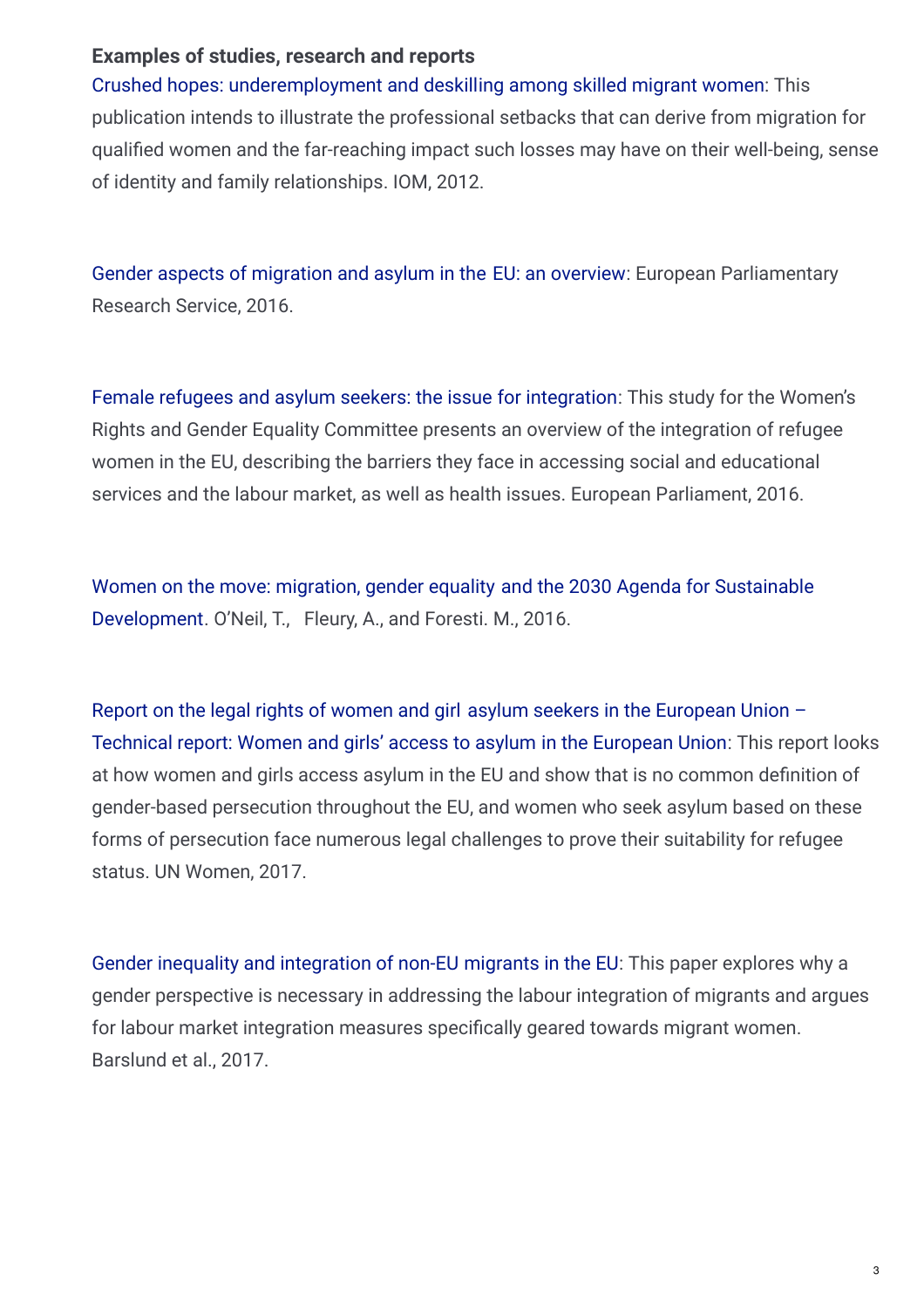Out of sight: migrant women [exploited](https://fra.europa.eu/en/publication/2018/out-sight-migrant-women-exploited-domestic-work) in do[mestic](https://fra.europa.eu/en/publication/2018/out-sight-migrant-women-exploited-domestic-work) work: The stories of the domestic workers FRA interviewed for this paper reveal appalling working conditions and fundamental rights abuses in private homes across the EU. These stories indicate that, 7 years on from FRA's first report on domestic workers in 2011, little has changed in terms of the risks and experiences of severe labour exploitation domestic workers in the EU face. FRA 2017.

Migrant, refugee and [asylum-seeking](https://rm.coe.int/report-migrant-women-scpo-jan-2019/168092d8cd) women and girls in [Europe](https://rm.coe.int/report-migrant-women-scpo-jan-2019/168092d8cd): This report emphasises the need for better integration of a gender perspective in asylum and migration policies and analyses risks and factors that expose women to violence before, during and after the migration process and complicate their access to adapted protection. Institute of Political Studies, produced for the Gender Equality Division of the Council of Europe, 2019.

#### [Gender-based](https://rm.coe.int/conventionistanbularticle60-61-web/1680995244) asylum claims and [non-refoulement:](https://rm.coe.int/conventionistanbularticle60-61-web/1680995244) Articles 60 and 61 of the Istanbul

Co[nvention](https://rm.coe.int/conventionistanbularticle60-61-web/1680995244): This collection of papers offers proposals on how to use Articles 60 and 61 so as to assist policymakers, border and immigration officials and practitioners by providing them with practical advice. Council of Europe, 2019.

#### [Gender-sensitive](https://eige.europa.eu/publications/gender-sensitive-education-and-training-integration-third-country-nationals-study) education and training for the integration of [third-country](https://eige.europa.eu/publications/gender-sensitive-education-and-training-integration-third-country-nationals-study) nationals: This

paper looks at how gender equality and women's empowerment are considered in the policies and actions supporting the integration of third-country nationals through education and training. It draws on a review of EU policies on migrant integration and education and a review of five Member States' policy frameworks and gender-specific actions (Germany, Greece, France, Italy and Sweden). EIGE, 2020.

#### **Examples of gender analysis**

Gender-specific measures in anti-trafficking [actions](https://eige.europa.eu/publications/gender-specific-measures-anti-trafficking-actions-report): This EIGE report is on gender-specific measures in anti-trafficking actions, analysing the provisions and obligations under the Anti-Trafficking Directive and the Victims' Rights Directive through a gender lens. Specifically, the report assesses the extent to which the directives have the potential to fully protect and assist women and girls, who make up the bulk of victims of trafficking for sexual exploitation. The report also examines the level of harmonisation of the directives with other European Union and international instruments on trafficking in human beings, violence against women and gender equality. EIGE, 2018.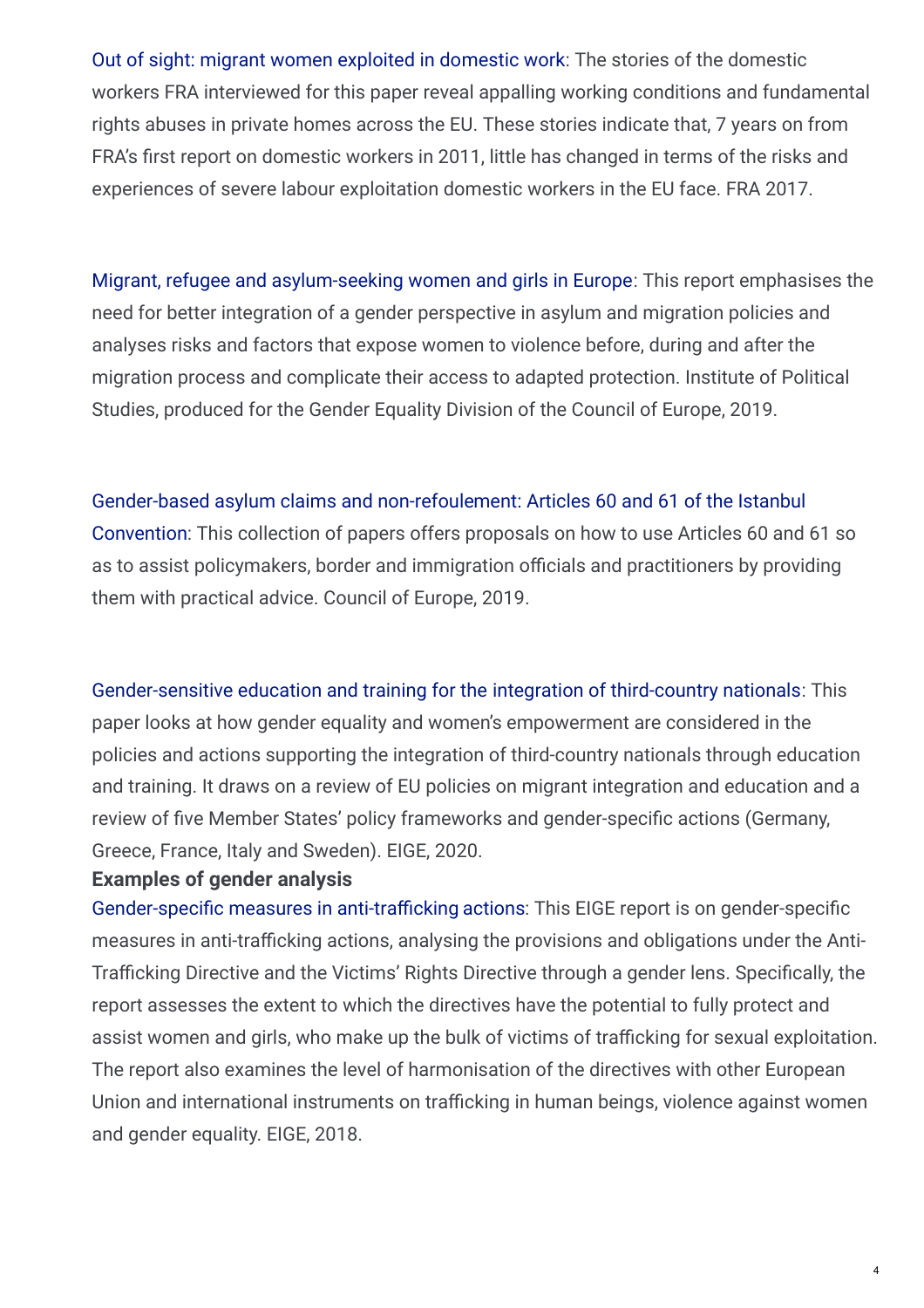Progress report from the European Commission: These reports adopted by the Commission every second year, include specific analysis on the gender dimension of trafficking in human beings, based on reports from the EU Member States to the EU Anti-trafficking Coordinator and from participants to the EU Civil Society Platform against Trafficking in human beings, taking into account relevant documents of the Council, European Parliament, international (for example UNODC) and regional organizations (Council of Europe-GRETA).

Policy Brief No 4: Making [gender-responsive](http://www.unwomen.org/en/digital-library/publications/2017/7/making-gender-responsive-migration-laws) [migration](http://www.unwomen.org/en/digital-library/publications/2017/7/making-gender-responsive-migration-laws) laws: This paper provides a methodology for developing gender-responsive migration laws, with a special focus on lowskilled women. UN Women, 2017.

Gender sensitivity in labour [migration-related](https://www.ilo.org/global/topics/labour-migration/projects/gap/publications/WCMS_467721/lang--en/index.htm) [agreements](https://www.ilo.org/global/topics/labour-migration/projects/gap/publications/WCMS_467721/lang--en/index.htm) and MOUs: This brief analyses the extent to which bilateral agreements and Memorandum of Understanding in the area of migrants' work contain gender provisions. ILO, 2016.

#### **Examples of gender assessment**

Gender [assessment](http://eca.unwomen.org/en/digital-library/publications/2016/01/gender-assessment-of-the-refugee-and-migration-crisis-in-serbia-and-fyr-macedonia) of the refugee and migration crisis in Serbia and FYR [Macedonia](http://eca.unwomen.org/en/digital-library/publications/2016/01/gender-assessment-of-the-refugee-and-migration-crisis-in-serbia-and-fyr-macedonia): This publication by UN Women provides a gender assessment of the response to the refugee crisis in Serbia and North Macedonia. It includes an analysis of the risks refugee women are exposed to, the services that are available for women and the obstacles women face in accessing them. UN Women, 2016.

Guide on [gender-sensitive](https://www.osce.org/secretariat/37228?download=true) labour migration [policies:](https://www.osce.org/secretariat/37228?download=true) This guide addresses the topic of gender and migration and provides practical tools for mainstreaming gender into migration policies. It high- lights the importance of sex-disaggregated data and explains how gender mainstreaming can be incorporated into migration policies through gender impact assessments, indicators and evaluations. It also discusses and presents current practices on existing immigration policies from a gender perspective. Organisation for Security and Cooperation in Europe (OSCE), 2009.

#### **Examples of gender stakeholders that can be consulted**

European Union Agency for [Fundamental](http://fra.europa.eu/en) Rights: FRA is an EU agency providing expert advice on fundamental rights and supporting EU institutions and Member States in ensuring that the fundamental rights of people living in the EU are protected.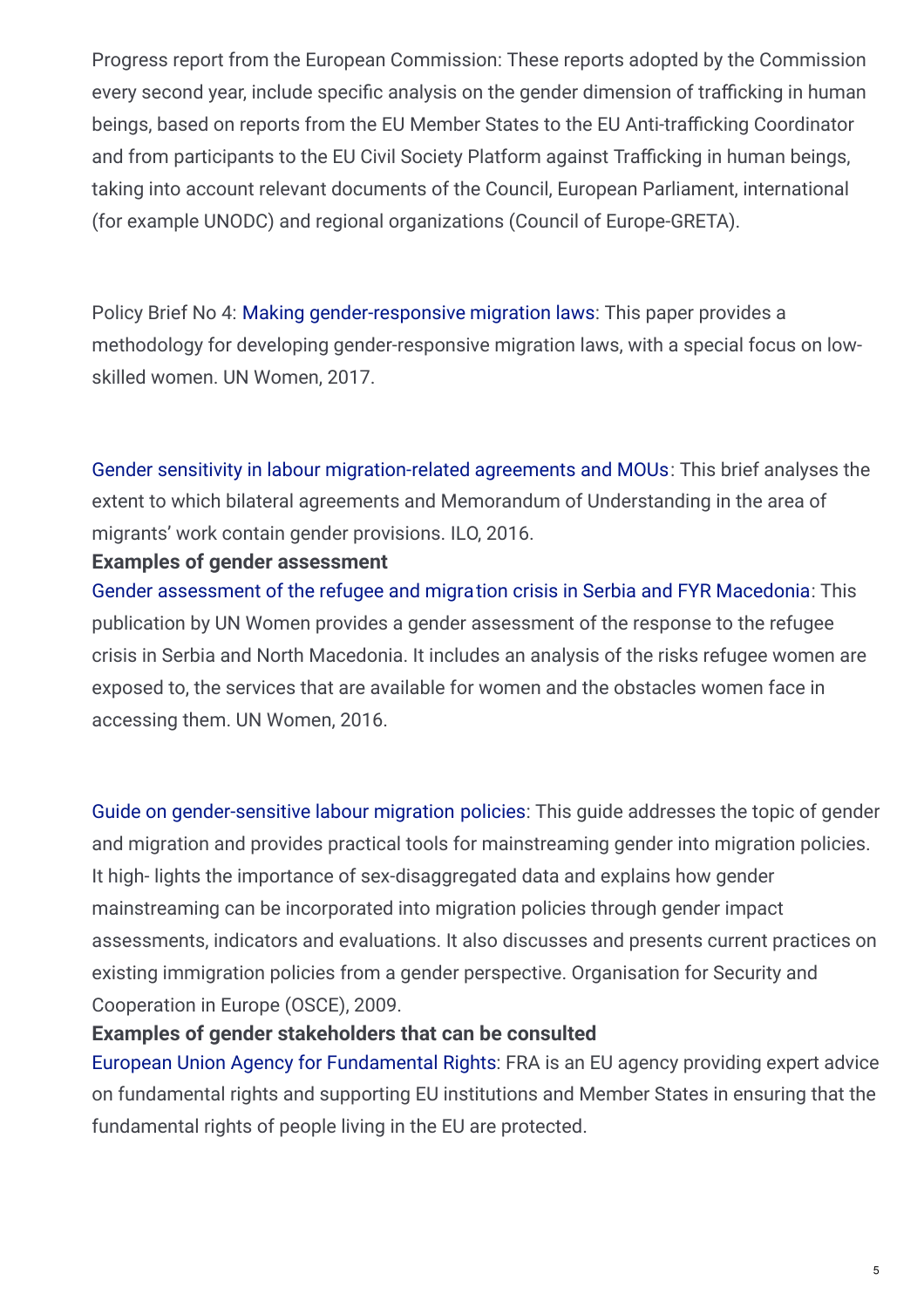[European](https://www.easo.europa.eu/) Asylum Support Office: EASO is an EU agency mandated to enhance EU Member States' practical cooperation on asylum in Europe. It provides technical and operational support to Member States with a view to meeting the international protection needs of refugees in third countries and showing solidarity with their host countries.

[European](http://www.migrantwomennetwork.org/) Network of Migrant Women: The ENOMW is a migrant women-led platform of NGOs that work across Europe to promote the rights of migrant women.

[European](https://www.womenlobby.org/-Immigration-Integration-and-Asylum-?lang=en) Women's Lobby: The EWL is an umbrella network of women's organisations – the largest in Europe – that works to influence the general public and European institutions in support of women's human rights and equality between women and men. Their work includes a thematic area dedicated to migrant and refugee women.

International [Organization](https://www.iom.int/gender-and-migration) for Migration: The IOM is the leading intergovernmental organisation in the field of migration and works closely with governmental, intergovernmental and non-governmental partners. The IOM has 169 member states and is dedicated to promoting humane and orderly migration for the benefit of all. It does so by providing services and advice to governments and migrants.

International Labour [Organization](http://www.ilo.org/global/about-the-ilo/lang--en/index.htm): The ILO is devoted to promoting social justice and internationally recognised human and labour rights, pursuing its founding mission, which states that labour peace is essential to prosperity. Today, the ILO helps advance the creation of decent work and the economic and working conditions that give working people and business people a stake in lasting peace, prosperity and progress.

The Office of the United Nations High [Commissioner](https://www.unhcr.org/) for Refugees: UNHCR is a United Nations agency with the mandate to provide international protection and humanitarian assistance, and to seek permanent solutions for persons within its core mandate responsibilities.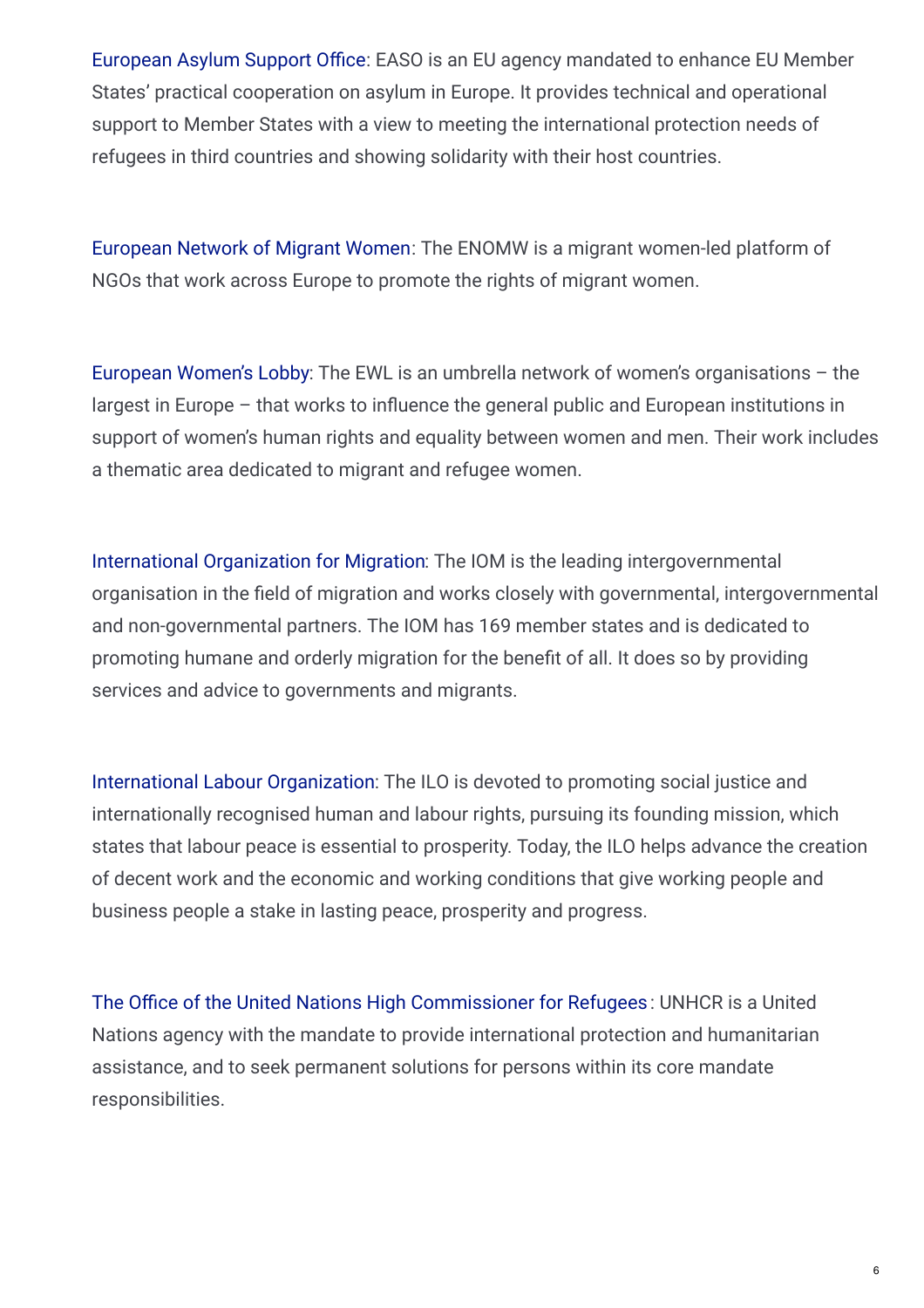UN [Women](https://www.unwomen.org/en/about-us/about-un-women): UN Women is the United Nations entity dedicated to gender equality and the empowerment of women. UN Women supports UN member states as they set global standards for achieving gender equality and works with governments and civil society to design the laws, policies, programmes and services needed to ensure that these standards are effectively implemented and truly benefit women and girls worldwide.

In this phase, it's appropriate to analyse budgets from a gender perspective. Gender budgeting is used to identify how budget allocations contribute to promoting gender equality. It brings visibility to how much financial allocation is spent for women and men and whether money is fairly distributed. Gender budgeting is also a way to promote the transparency of public budgets.

#### **Examples of gender budgeting**

IOM's Gender [Mainstreaming](https://www.iom.int/jahia/webdav/site/myjahiasite/shared/shared/mainsite/media/sp/GIC_Council_Nov2001.pdf) Initiative: This publication by the IOM was developed to explain the function of gender-sensitive budgeting in the IOM's gender mainstreaming strategy. It is a tool for IOM staff developing budgets. IOM, 2001.

When planning, it is important to establish monitoring and evaluation systems and indicators that will allow measurement and compare the impact of the policy or programme on women and men over the timeframe of its implementation. It is also important to remember to define the appropriate moments to monitor and evaluate policies.

## **Examples of indicators to monitor gender in migration**

*Number of rst-time asylum applications*

This indicator provides the number of first-time asylum applicants in the EU by citizenship, age and sex. Data can be used to calculate the share of women and men asylum applicants.

This indicator provides data on the population on 1 January of each year by age group, age and citizenship. Data can be used to calculate the incidence of migrants on national population and the share of migrant women and men living in a country. The indicator is regularly collected by Eurostat.

#### *Migrant population*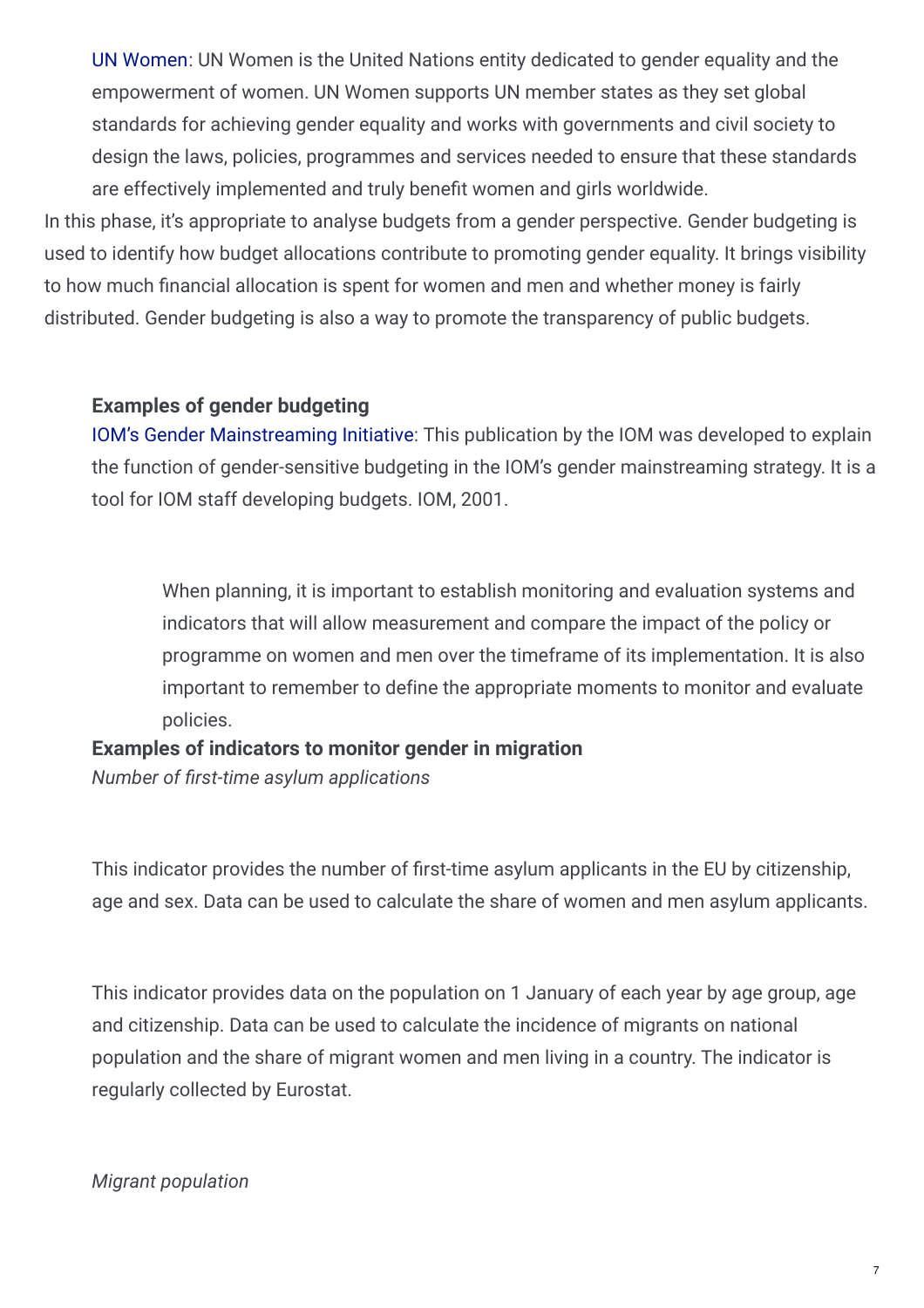This indicator provides data on the population on 1 January of each year by age group, age and citizenship. Data can be used to calculate the incidence of migrants on national population and the share of migrant women and men living in a country. The indicator is regularly collected by Eurostat

#### *Migrants' employment rate*

This indicator provides the employment rates by age, sex and citizenship. Data can be used to compare the employment rates for migrant men and women, as well as migrant and native men and women. The indicator is regularly collected by Eurostat.

#### *Naturalisation rate*

This indicator shows the residents who have acquired citizenship as a share of resident noncitizens, by former citizenship and sex. The indicator is considered a measure of integration. Data can be used to calculate the share of women and men who acquire citizenship. In the implementation phase of a policy or programme, it is important to ensure that all those involved are sufficiently aware of the relevant gender objectives and plans. If not, briefings and capacity-building initiatives should be set up according to staff needs. Staff to consider include researchers, proposal evaluators, monitoring and evaluation experts, scientific officers and programme committee members.

#### **Examples of capacity-building initiatives on gender and migration**

Gender and labour [migration](http://www.osce.org/eea/67967?download=true) trainer's manual: This publication by the OSCE aims to raise awareness amongst policymakers and governmental actors of the contributions of female migrants to local economies, the barriers and obstacles women migrants face in entering the labour market and what could be done to mainstream gender in labour policies for migrants. OSCE, 2011.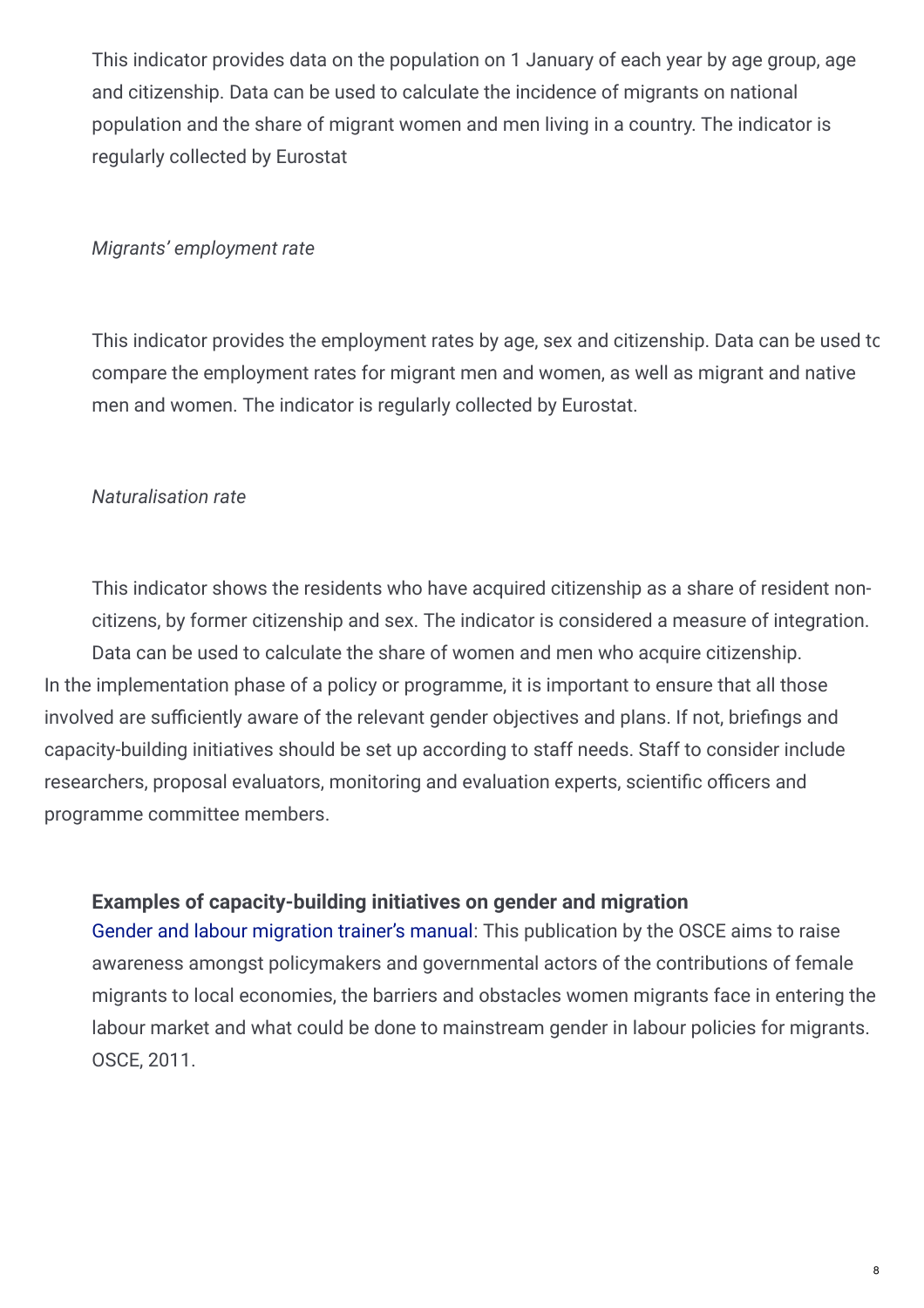#### Gender on the move: [working](https://www.unwomen.org/en/digital-library/publications/2013/12/gender-on-the-move) on the [migration-development](https://www.unwomen.org/en/digital-library/publications/2013/12/gender-on-the-move) nexus from a gender

pe[rspective](https://www.unwomen.org/en/digital-library/publications/2013/12/gender-on-the-move): This manual aims to build the gender analysis capacity of those working in the field of migration and development. The manual also offers a series of tools to help design programmes and policies that strengthen the positive effects of migration in terms of development, both in origin and destination countries. UN Women, 2013.

The Gender Handbook for [Humanitarian](https://interagencystandingcommittee.org/system/files/2018-iasc_gender_handbook_for_humanitarian_action_eng_0.pdf) Action: This handbook provides rationale for integrating gender equality into humanitarian action and provides practical guidance for doing so across sectors. Inter-Agency Standing Committee, 2017.

#### **Examples of gender language in migration**

Gender and [Communications](https://www.iom.int/sites/default/files/about-iom/gender/IOM-Gender-and-Communications-Toolkit-2015.pdf) Toolkit: This toolkit provides guidance on showing diversity and ensuring that communications materials are representative of entire populations. By doing so, it helps to give a more accurate and representative image of migration. The goal of this toolkit is also to advance gender equality through the IOM's communications by highlighting the varied profiles of migrants, actions and engagement in multiple contexts. More concretely, it raises awareness of the need for more gender-sensitive communications by providing guidelines for an efficient gender analysis before designing and implementing a project. It also gives examples and inclusive language for written and oral communications as well as visual and audio materials. IOM, Media and Communication Division/Gender Coordination Unit, 2015.

A policy cycle or programme should be checked both during (monitoring) and at the end (evaluation) of its implementation.

Monitoring the ongoing work allows for the follow-up of progress and remedying unforeseen difficulties. This exercise should take into account the indicators delineated in the planning phase and realign data collection based on those indicators.

At the end of a policy cycle or programme, a gender-sensitive evaluation should take place. The evaluation should be publicly accessible and its results should be strategically disseminated to promote its learning potential.

#### **Examples of gender monitoring and evaluation in migration**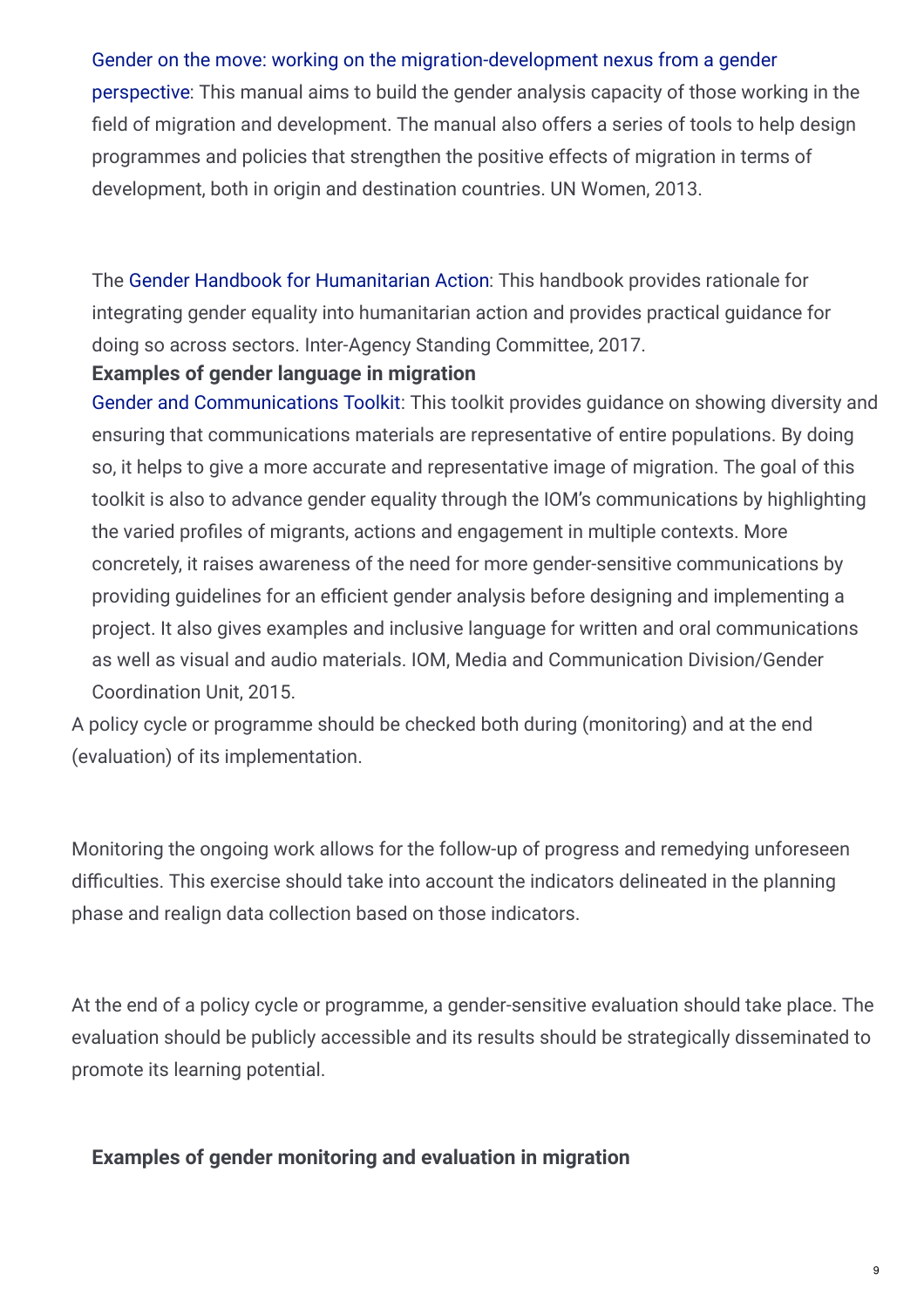Gender and skilled immigration: challenges and [recommendations](https://oecd-development-matters.org/2017/02/06/gender-and-skilled-immigration-challenges-and-recommendations/): This paper presents an analysis of the impact of national policies for skilled immigration upon gender outcomes. Boucher, A., 2017, on the OECD Development Matters blog.

Civic Stratification, Gender and Family Migration Policies in Europe: This research project aimed at providing an empirically grounded analysis and evaluation of family migration policies in nine EU Member States; applying a gender-based analysis both to the analysis of family migration policies and to the impact of these policies on migrants; and developing basic principles that might help governments to design and implement fairer immigration legislation. Kraler, A., International Centre for Migration Policy Development, 2010.

Guide for the evaluation of programmes and projects with a gender, human rights and [interculturality](http://www.unwomen.org/en/digital-library/publications/2014/7/guide-for-the-evaluation-of-programmes-and-projects-with-a-gender-perspective) perspective: This guide was developed with the intent of integrating gender, human rights and intercultural issues into the UN Women policy and evaluation cycle. It is a practical tool for those who undertake, manage and/or use projects and evaluations. UN Women, Independent Evaluation Office, 2014.

### **Timeline**

#### **The key milestones of the EU migration policy area**

1999. Treaty of [Amsterdam](https://www.europarl.europa.eu/topics/treaty/pdf/amst-en.pdf) amending the Treaty on European Union, the treaties establishing the European [Communities](http://www.europarl.europa.eu/topics/treaty/pdf/amst-en.pdf) and certain related acts, [1997.](http://www.europarl.europa.eu/topics/treaty/pdf/amst-en.pdf)

2004. Council of the European Union, 2 618th Council Meeting, Justice and Home Affairs, Council [conclusions](https://www.consilium.europa.eu/ueDocs/cms_Data/docs/pressData/en/jha/82745.pdf) on immigrant integration policy in the European Union, including Common Basic Principles for Immigrant [Integration](https://www.consilium.europa.eu/ueDocs/cms_Data/docs/pressData/en/jha/82745.pdf) Policy in the [European](https://www.consilium.europa.eu/ueDocs/cms_Data/docs/pressData/en/jha/82745.pdf) Union.

2007. Communication from the Commission to the European Parliament, the Council, the European Economic and Social Committee and the Committee of the Regions – Towards a common immigration policy [\(COM\(2007\)](http://eur-lex.europa.eu/legal-content/EN/TXT/?uri=uriserv%3Al14575) 780 final).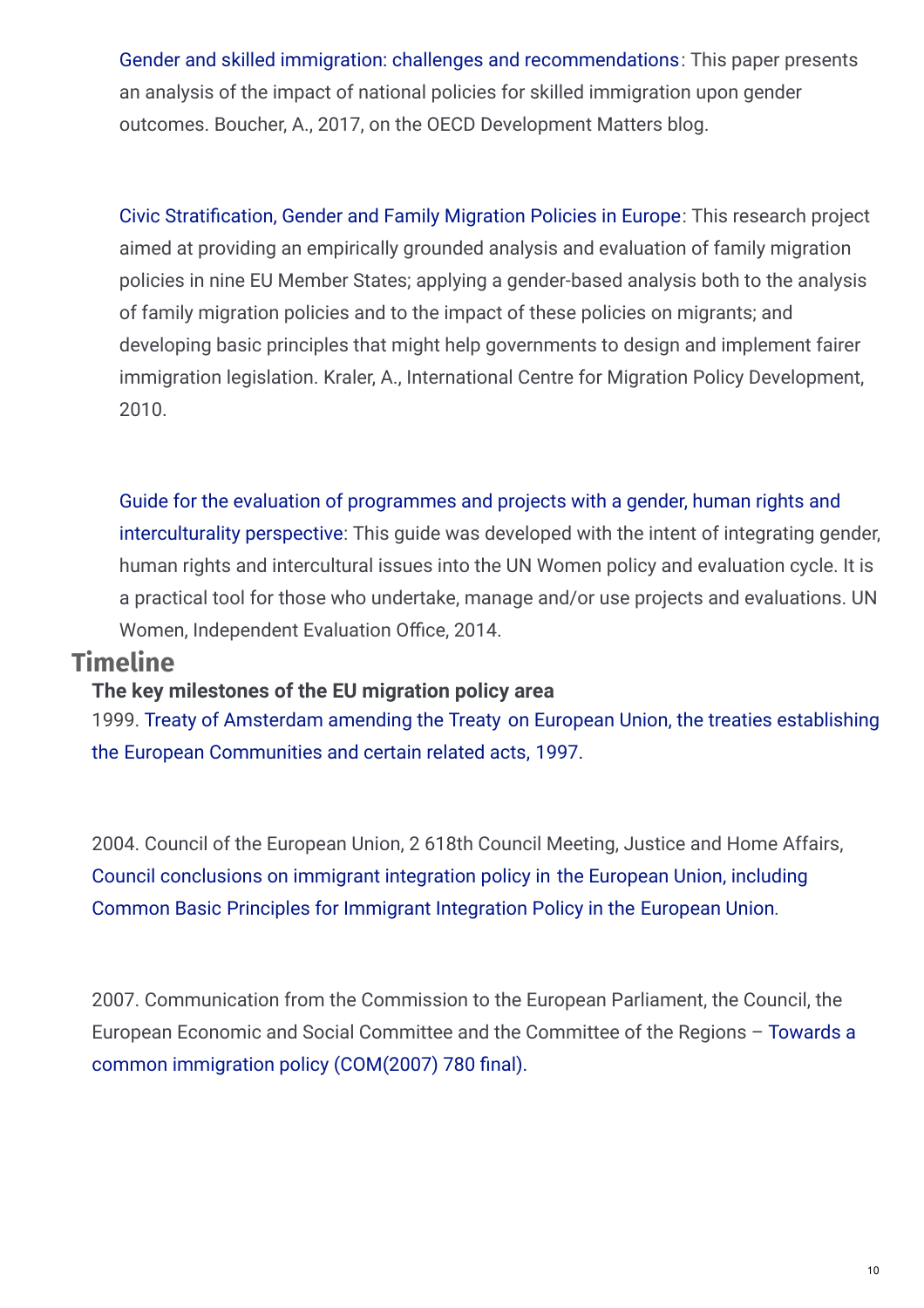2008. Council of the European Union: [European](http://eur-lex.europa.eu/legal-content/EN/TXT/?uri=URISERV%3Ajl0038) Pact on Immigration and Asylum. [Communication](http://eur-lex.europa.eu/legal-content/EN/TXT/?uri=URISERV%3Ajl0038) from the Commission to the European Parliament, the Council, the European Economic and Social Committee and the Committee of the Regions – A common immigration policy for Europe: [principles,](http://eur-lex.europa.eu/LexUriServ/LexUriServ.do?uri=COM%3A2008%3A0359%3AFIN%3AEN%3APDF) actions and tools [\(COM\(2008\)](http://eur-lex.europa.eu/LexUriServ/LexUriServ.do?uri=COM%3A2008%3A0359%3AFIN%3AEN%3APDF) 359 final).

2009. Entry into force of the Treaty of [Lisbon](https://eur-lex.europa.eu/legal-content/EN/ALL/?uri=OJ%3AC%3A2007%3A306%3ATOC) [amending](https://eur-lex.europa.eu/legal-content/EN/ALL/?uri=OJ%3AC%3A2007%3A306%3ATOC) the Treaty on European Union and the Treaty [establishing](https://eur-lex.europa.eu/legal-content/EN/ALL/?uri=OJ%3AC%3A2007%3A306%3ATOC) the European Community, 2007. European Council: The Stockholm Programme – an open and secure Europe serving and [protecting](http://eur-lex.europa.eu/LexUriServ/LexUriServ.do?uri=OJ%3AC%3A2010%3A115%3A0001%3A0038%3Aen%3APDF) [citizens.](http://eur-lex.europa.eu/LexUriServ/LexUriServ.do?uri=OJ%3AC%3A2010%3A115%3A0001%3A0038%3Aen%3APDF)

2010. Communication from the Commission to the European Parliament, the Council, the European Economic and Social Committee and the Committee of the Regions – Delivering an area of freedom, security and justice for [Europe's](http://eur-lex.europa.eu/legal-content/EN/TXT/?uri=URISERV%3Ajl0036) citizens – Action plan [implementing](http://eur-lex.europa.eu/legal-content/EN/TXT/?uri=URISERV%3Ajl0036) the Stockholm programme [\(COM\(2010\)](http://eur-lex.europa.eu/legal-content/EN/TXT/?uri=URISERV%3Ajl0036) 171 final).

2011. Communication from the Commission to the European Parliament, the Council, the Economic and Social Committee and the Committee of the Regions – [Communication](http://eur-lex.europa.eu/LexUriServ/LexUriServ.do?uri=COM%3A2011%3A0248%3AFIN%3AEN%3APDF) on Migration [\(COM\(2011\)](http://eur-lex.europa.eu/LexUriServ/LexUriServ.do?uri=COM%3A2011%3A0248%3AFIN%3AEN%3APDF) 248 final).

2013. Directive [2013/32/EU](https://eur-lex.europa.eu/legal-content/en/ALL/?uri=celex%3A32013L0032) of the European Parliament and of the Council of 26 June 2013 on common procedures for granting and [withdrawing](https://eur-lex.europa.eu/legal-content/en/ALL/?uri=celex%3A32013L0032) [international](https://eur-lex.europa.eu/legal-content/en/ALL/?uri=celex%3A32013L0032) protection (recast). Directive [2013/33/EU](https://eur-lex.europa.eu/legal-content/EN/TXT/?uri=celex%3A32013L0033) of the European Parliament and of the Council of 26 June 2013 laying down standards for the reception of [applicants](https://eur-lex.europa.eu/legal-content/EN/TXT/?uri=celex%3A32013L0033) for in[ternational](https://eur-lex.europa.eu/legal-content/EN/TXT/?uri=celex%3A32013L0033) protection.

2014. Communication from the Commission to the European Parliament, the Council, the European Economic and Social Committee and the Committee of the Regions – An open and secure Europe: making it happen [\(COM\(2014\)](https://www.consilium.europa.eu/uedocs/cms_data/docs/pressdata/en/ec/143478.pdf) 154 final). European Council Conclusion of 26/27 June 2014.

2015. Communication from the Commission to the European Parliament, the Council, the European Economic and Social [Committee](https://eur-lex.europa.eu/legal-content/EN/TXT/?uri=CELEX%3A52015DC0240) and the Committee of the Regions – A European agenda on migration.